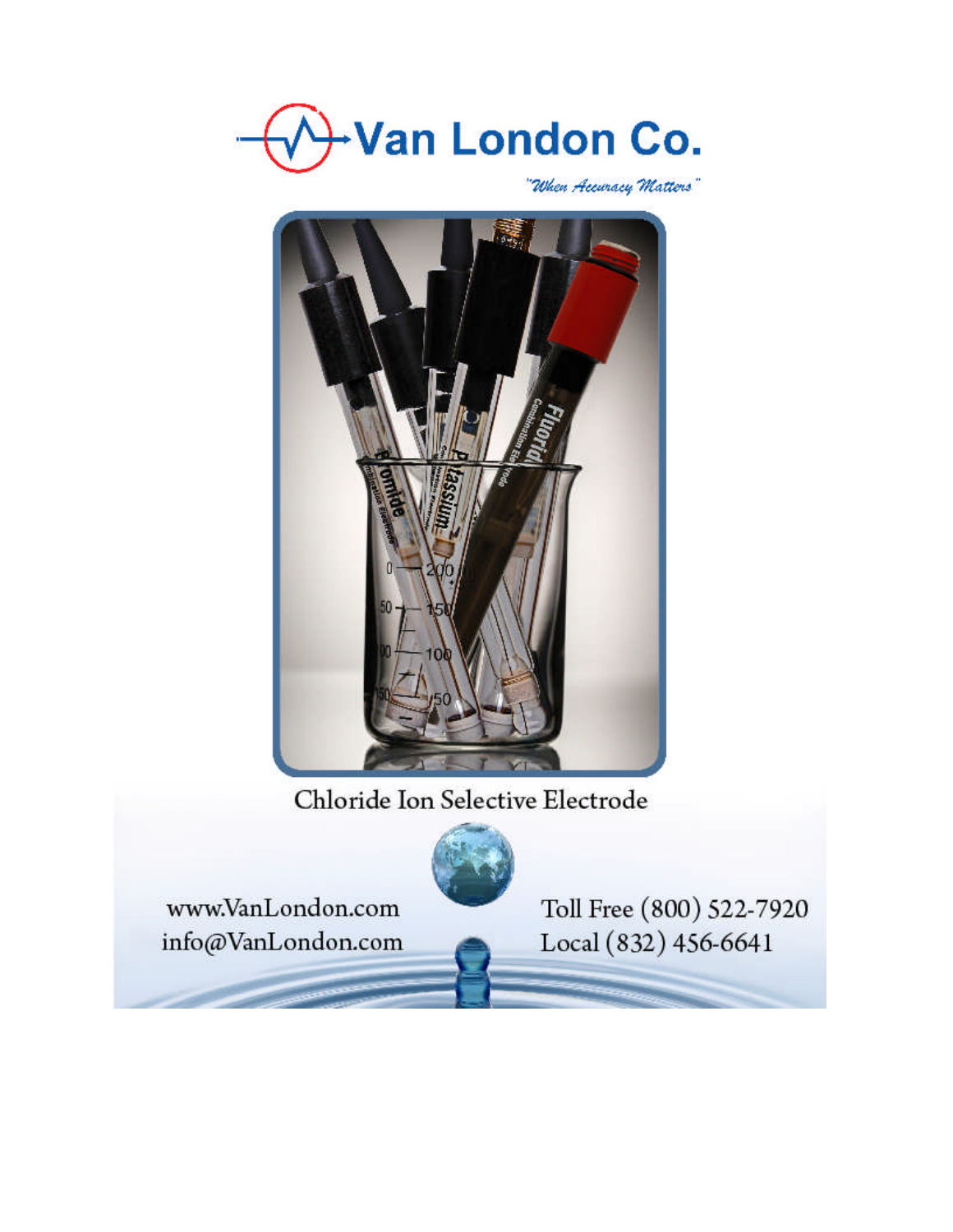# **GENERAL INSTRUCTIONS**

# **Introduction**

The Van London Co. Chloride Ion Selective Electrode is used to measure dissolved chloride ion in aqueous solutions.

## R**equired Equipment**

- 1. An ion meter
- 2. Chloride Ion Sensing Electrode.
- 3. Polishing Paper to polish dirty or etched chloride electrode crystals
- 4. Plastic syringe, pipets, volumetric flasks, 150 ml beakers

### **Required Solutions**

- 1. Deionized or distilled water for solution preparation.
- 2. Van London Co. Chloride Standard, 1000 ppm Cl<sup>-1</sup>, Cat. #CLOAS02.
- 3. Van London Co. Ionic Strength Adjuster (ISA), 5M NaNO<sub>3</sub>, Cat. #CLOIS01.
- 4. Chloride Electrode Reference Fill Solution, Cat. #R001015.

# **GENERAL PREPARATION**

### **Electrode Preparation**

Remove the rubber cap covering the electrode tip and the rubber insert covering the filling hole of the reference electrode. Fill the combination electrode with the filling solution shipped with the electrode to a level just below the fill hole. No preparation is required with a sealed reference electrode. Connect the electrode to the proper terminals of the meter as recommended by the meter manufacturer. Store the black shipping cap for later use.

### **Electrode Slope Check (for Ion meters which display mV)**

- 1. To a clean, dry, 150 ml beaker, add 100 ml of distilled water and 2 ml of ISA 1. After assuring that the meter is in the millivolt mode, lower the electrode tip into the solution. Stir moderately. Remove air bubbles on the dark gray membrane by re-dipping probe.
- 2. Using a pipet, add 1 ml of 1000 ppm chloride standard into the solution. Stir moderately. After 1 minute, record the mV reading.
- 3. Using a pipet, add 10 ml of the 1000 ppm chloride to the beaker. Stir moderately. After 1 minute, record the mV reading.
- 4. Determine the difference between the two readings. The electrode is operating correctly if a slope difference of  $56\pm3$  mV is found, assuming the solution temperature is  $25^{\circ}$ C. Slope is defined as the change in mV observed when the concentration changes by a factor of 10.

#### **Measurement using an Ion Meter (in the Concentration Mode)**

- 1. By serial dilution of the 1000 ppm chloride standard, prepare two chloride standards whose concentration is near the expected sample concentration. (e.g 10 ppm and 100 ppm) For example, to make a 100 ppm standard, pipet 10 ml of the 1000 ppm standard into a 100 ml volumetric flask and dilute to volume with deionized water. Next to make a 10 ppm standard, pipet 10 ml of the newly-made 100 ppm standard into a 100 ml volumetric flask and dilute to volume with deionized water. A 1 ppm standard is made by further dilution of the 10 ppm standard. Measure out 100 ml of each standard into individual 150 ml beakers.
- 2. Assure that the meter is in the concentration mode and set for a 2-point calibration.
- 3. Lower the electrode tip into the least concentrated solution. Begin stirring at a constant rate. Add 2 ml of ISA to the solution and continue stirring.
- 4. After 1 minute, adjust the meter to the concentration of the more dilute chloride standard and fix the value in the memory according to the meter manufacturer's instructions.
- 5. Rinse the electrode tip with distilled water and blot dry.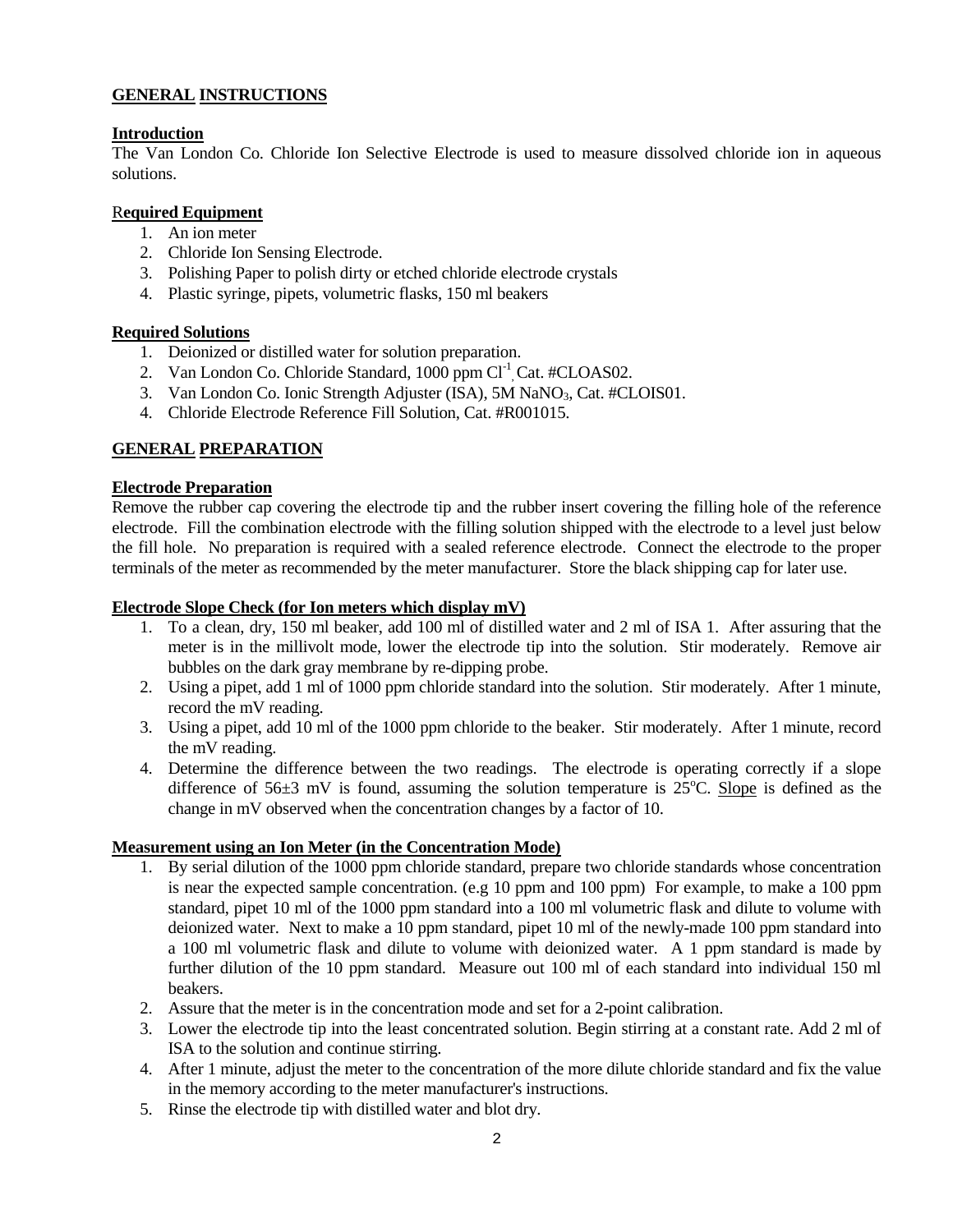- 6. Lower the electrode tip into the more concentrated solution. Begin stirring at a constant rate. Add 2 ml of ISA to the solution and continue stirring.
- 7. After 1 minute, adjust the meter to the concentration of the more concentrated chloride standard and fix the value in the memory according to the meter manufacturer's instructions.
- 8. Add 100 ml of the sample and 10 ml of ISA in a 150 ml beaker. Lower the electrode tip into the solution. Begin stirring at a constant rate. Ensure that the meter is in sample mode.
- 9. After 1 minute, read the concentration directly from the meter display.
- 10. The electrode should be re-calibrated every 2-3 hours. Simply repeat Steps 2-7 above.

# **Measuring Hints**

As chloride electrodes are used or stored for long periods, they will experience some deterioration in performance and slope errors will increase. By using the meter's calibration controls this error can be corrected. If an electrode is able to be calibrated and is stable and responsive, it is still a functional electrode and may be used in service even though it no longer meets "new" electrode specifications.

All samples and standards should be at the same temperature for precise measurement. A difference of  $1^{\circ}C$  in temperature will result in approximately a 2% error.

Always rinse the electrode with distilled water and blot dry between measurements. Use a clean, dry tissue to prevent cross-contamination.

Constant, but not violent, stirring is necessary for accurate measurement.

Check the electrode for air bubbles adhering to the membrane surface after immersion in solution. Agitate the electrode gently to remove the air bubbles.

A slow or sluggish electrode response may indicate surface contamination of the membrane. Use a moistened polishing strip to lightly scrub the membrane surface, then soak in deionized water for five minutes to restore proper performance.

Dilute concentrated samples (over 5000 ppm) before measurement.

Use fresh standards for calibration. Re-calibrate every few hours for routine measurement.

All samples must be aqueous and not contain organics which can dissolve the epoxy electrode body and/or the cement bonding the sensing crystal to the electrode body. Infrequent measurements in solutions containing methanol, ethanol, benzene, and acetonitrile are permitted. Highly polar solvents slowly attack the electrode. Please check with Van London Co. before using the electrode in other organic solvents.

Interferences should be absent. If they are present, use the procedures found in the **Interferences** and **Electrode Response** sections to remove them.

The pH range for the chloride ion electrode is 2-12. Neutralize samples outside this range with acid or base to bring them in range.

# **ELECTRODE CHARACTERISTICS**

#### **Reproducibility**

Electrode measurements reproducible to +2% can be obtained if the electrode is calibrated every hour. Factors such as temperature fluctuation, drift, and noise limit reproducibility.

#### **Interferences**

A surface layer of silver metal may be formed by strongly reducing solutions. A layer of silver salt may be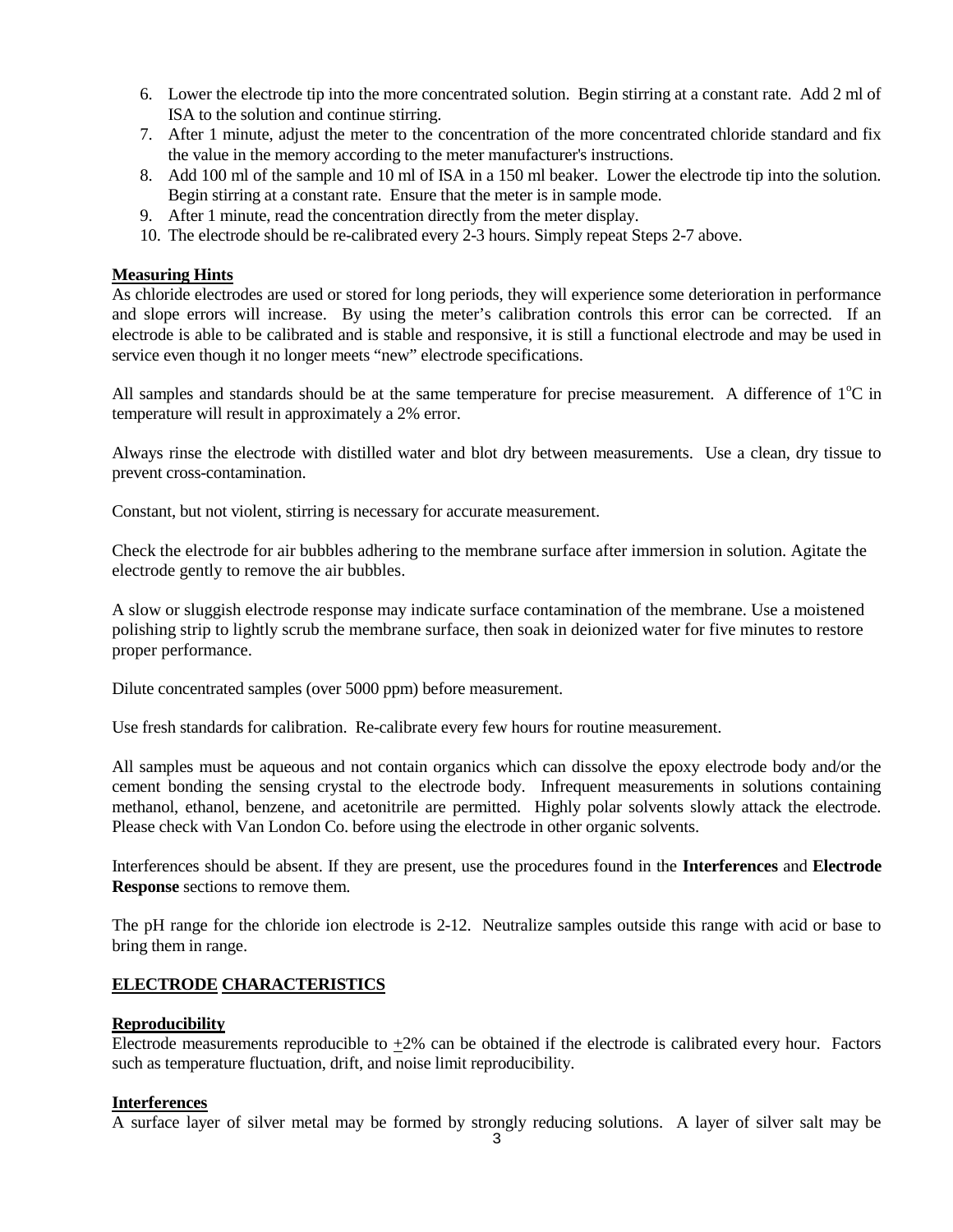deposited on the membrane if high levels of ions forming very insoluble salts are present in the sample. Performance may be restored by polishing. See the section **Electrode Response** for proper polishing procedure.

Though measurements can be made in solutions containing oxidizing agents such as  $MnO<sub>4</sub><sup>-1</sup>$ , mercury ions must not be present in the samples.

The maximum allowable ratio of interfering ion to chloride ion is given in Table 1. This ratio is expressed as the ratio of the interfering ion molarity to the chloride molarity. Readings will be in error if this ratio is exceeded. Neither accuracy of the measurement nor surface of the electrode membrane will be affected if the ratio is less than that listed in the table.

| Interferences    | Interfering Ion $(M)$<br>Chloride Ion (M) |
|------------------|-------------------------------------------|
| $OH-1(1)$        | 80                                        |
| $NH_3^{(2)}$     | $1.2X10^{-1}$                             |
| $S_2O_3^{-2(2)}$ | $1.0X10^{-2}$                             |
| $Br^{-1(3)}$     | $3.0X10^{-3}$                             |
| $S^{-2(4)}$      | $1.0X10^{-6}$                             |
| $I^{-1(3)}$      | $5.0X10^{-7}$                             |

 $CN^{-1(4)}$  2.0X10<sup>-7</sup>

## **TABLE 1**: **Maximum Allowable Ratio of Interfering Ion to Chloride Ion**

- 1. Acidify with  $1M HNO<sub>3</sub>$  to pH 4 to remove hydroxide interference.
- 2. These substances represent complexing species whose maximum level can be exceeded without electrode damage. Value shown represents a 1% error.
- 3. Add CISA to solutions containing mixed halides to remove interferences. See the procedure below.
- 4. Add CISA or a solution of  $Ni<sup>+2</sup>$  to remove sulfide or cyanide interferences.

# **Removal of Various Interferences with CISA**

CISA is an oxidizing agent which will oxidize up to a 100-fold excess of  $CN^{-1}$  over  $Cl^{-1}$ , 100 ppm NH<sub>3</sub>, 100 ppm  $Br^{-1}$  or  $I^1$ , or 500 ppm  $S^{-2}$ . Chloride measurement interferences may be removed by using CISA. The reagents used to prepare CISA are strong oxidizing agents and should be handled in a fume hood.

To prepare CISA, add approximately 800 ml of distilled water to a 1 liter volumetric flask. Add 15.1 grams of NaBrO<sub>3</sub> to the flask and swirl to dissolve the solid. Slowly add 75 ml of concentrated nitric acid (70% w/w or 15.9N), mix, and dilute to the mark with distilled water.

To use CISA, mix equal amounts of CISA and sample. Solutions should be allowed to stand for ten minutes before measuring. Since chloride will be oxidized upon prolonged standing, all standards or samples mixed with CISA should be discarded after measuring. A fresh mixture of CISA and standard should be prepared for each calibration. After adding CISA, follow the procedures for direct measurement.

#### **Complexation**

Total concentration  $(C_t)$  consists of free ions  $(C_f)$  and complexed or bound ions  $(C_c)$  in solution:

$$
C_t = C_f + C_c
$$

Since the electrode only responds to free ions, any complexing agent in the solution reduces the measured concentration of ions.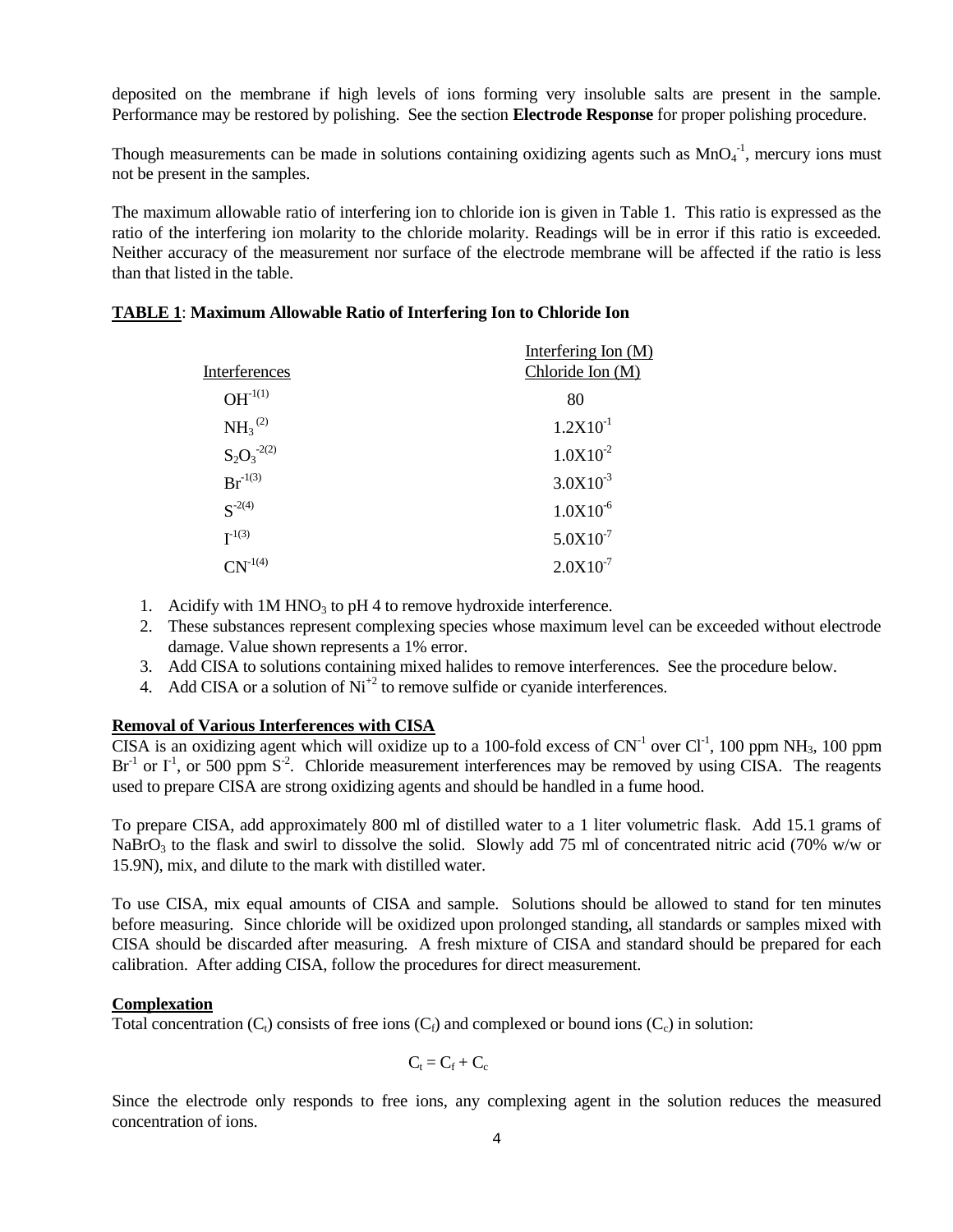Chloride ions complex with some metal ions. Table 2 lists the levels of complexing metals causing a 10% error at 3.5 ppm chloride.

| Ion       | Concentration |
|-----------|---------------|
| $Bi^{+3}$ | 80 ppm        |
| $Cd^{+2}$ | $200$ ppm     |
| $Mn^{+2}$ | $1100$ ppm    |
| $Pb^{+2}$ | $400$ ppm     |
| $Sn^{+2}$ | 700 ppm       |
| $T1^{+3}$ | 8 ppm         |

## **TABLE 2**: **Levels of Complexing Agents Causing a 10% Error at 3.5 ppm Chloride**

## **Temperature Influences**

The electrode response will shift and change slope with change in temperature. Standards and samples should be at the same temperature. A 2% error results with a  $1^{\circ}$ C temperature change for a 10 ppm solution.

The electrode can be used at temperatures from  $0^{\circ}$  - 80 $^{\circ}$ C. Room temperature measurements are recommended, since measurements at temperatures quite different from room temperature may require equilibrium times up to one hour.

#### **Electrode Response**

Plotting the electrode mV potential against the chloride concentration results in a straight line with a slope of  $56±3$ mV between 10 ppm and 100 ppm at 25°C.

For chloride concentrations above 10 ppm  $Cl<sup>-1</sup>$ , the electrode exhibits good time response (95% of total mV reading in 30 seconds or less). Response times are longer below this value.

A drifting potential reading or a decrease in electrode slope may mean that the electrode membrane needs polishing.

To polish the membrane:

- 1. If using polishing paper, cut off a 1-2" piece and place it face up on the lab bench.
- 2. Put a few drops of distilled or deionized water in the center of the paper.
- 3. Holding the paper (cotton) steady with one hand, bring the membrane of the electrode down perpendicular to the paper and, with a slight swirling motion, gently polish the tip of the electrode against the surface of the polishing paper (cotton) for a few seconds.
- 4. Rinse the electrode surface with distilled or deionized water and soak the electrode tip in standard solution for about five minutes before use.

#### **Limits of Detection**

Chloride concentration down to 1.8 ppm chloride can be measured in neutral solutions. Since sample contamination can be a factor in low level chloride measurements, care must be taken in making determinations below 2 ppm. The upper limit of detection is a saturated chloride solution.

# **pH Effects**

Hydroxide ion interferes with measurements of low levels of chloride although the electrode can be used over a reasonable pH range.

# **Electrode Life**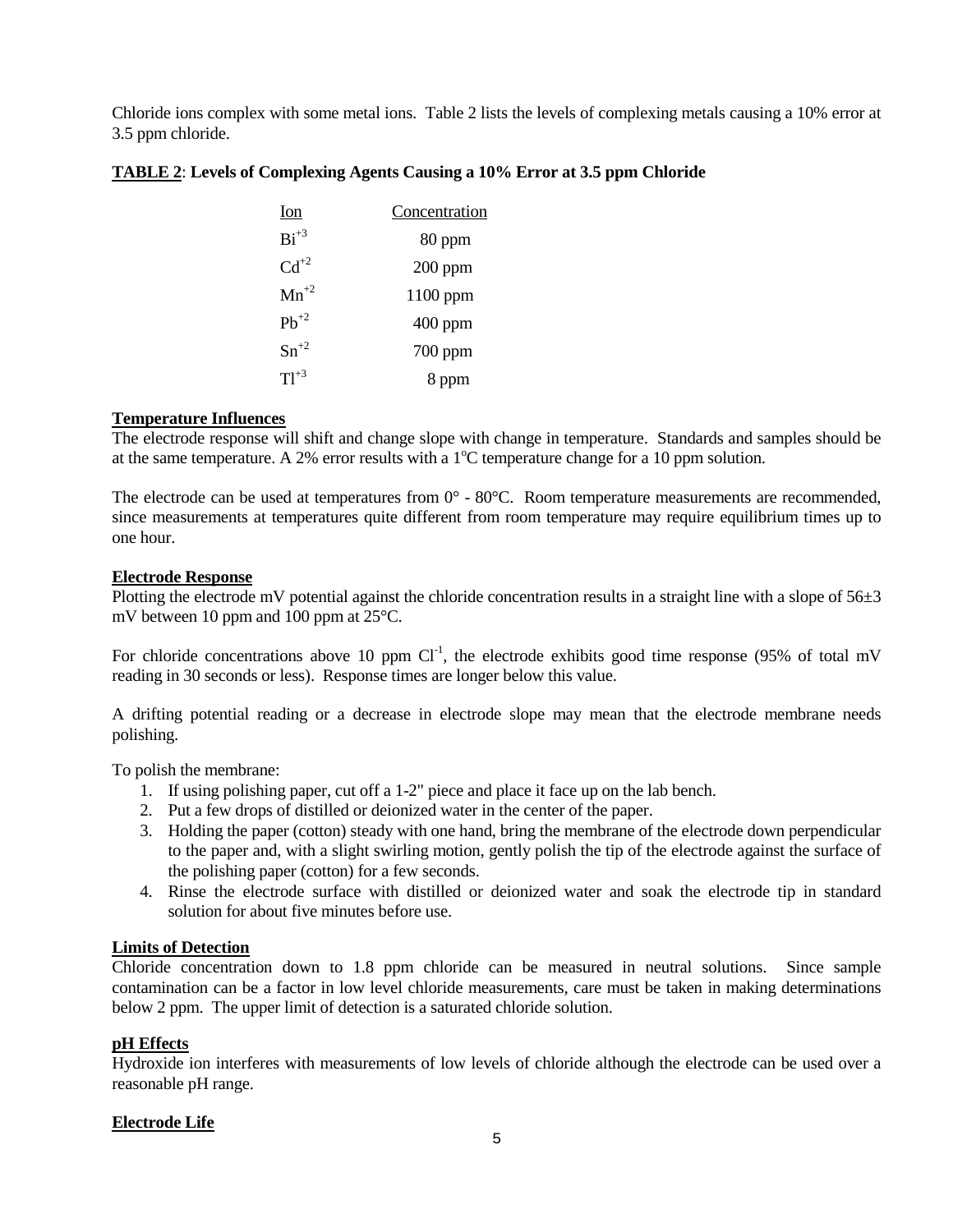The chloride electrode will last one year in normal laboratory use. On-line measurements might shorten operational lifetime to several months. In time, the response time will increase and the calibration slope will decrease to the point calibration is difficult and electrode replacement is required.

Since chloride electrodes have a limited shelf life, it is important to have a backup electrode which is in working condition when required.

#### **Electrode Storage**

The chloride electrode may be stored for short periods of time in 10 ppm chloride solution with ISA added. For longer storage (longer than two weeks), rinse and dry the sensing pellet and cover the membrane tip with any protective cap shipped with the electrode. The reference portion of the combination electrode (or the outer chamber of the reference electrode) should be drained of filling solution, if refillable, and the rubber insert placed over the filling hole.

# **TROUBLESHOOTING HINTS**

\*Remember to remove the black protective shipping cap on the bottom of the electrode and expose the fill hole underneath the electrode cap. Fill the electrode with the Reference Filling Solution shipped with the electrode to a level just below the fill hole.

| <b>Symptom</b><br>Out of Range Reading                                           | <b>Possible Causes</b><br>defective meter  | <b>Next Step</b><br>check meter with shorting strap (see meter<br>Instruction manual) |
|----------------------------------------------------------------------------------|--------------------------------------------|---------------------------------------------------------------------------------------|
|                                                                                  | defective electrode                        | check electrode operation                                                             |
|                                                                                  | electrode not plugged<br>in properly       | unplug electrode from meter and reseat                                                |
|                                                                                  | electrode reference<br>chamber not filled  | fill reference chamber as instructed in<br><b>Electrode Preparation</b>               |
|                                                                                  | air bubble on membrane                     | remove air bubble by re-dippingelectrode                                              |
|                                                                                  | electrode not in solution                  | put electrode in solution                                                             |
| Noisy or Unstable<br>Reading (readings<br>continuously or<br>randomly changing.) | insufficient reference<br>filling solution | fill outer body of electrode with proper<br>amount of reference filling solution      |
|                                                                                  | defective meter                            | check meter with shorting strap (see meter<br>instruction manual)                     |
|                                                                                  | defective electrode                        | check electrode operation                                                             |
|                                                                                  | air bubble on membrane                     | remove air bubble by re-dipping electrode                                             |
|                                                                                  | meter or stirrer improperly<br>grounded    | check meter and stirrer for grounding                                                 |
| Drift (reading slowly<br>changing in one<br>direction)                           | electrode exposed to<br>interferences      | soak electrode in chloride standard                                                   |
|                                                                                  | incorrect reference filling<br>solution    | refill outer body of electrode using filling<br>solution shipped with electrode       |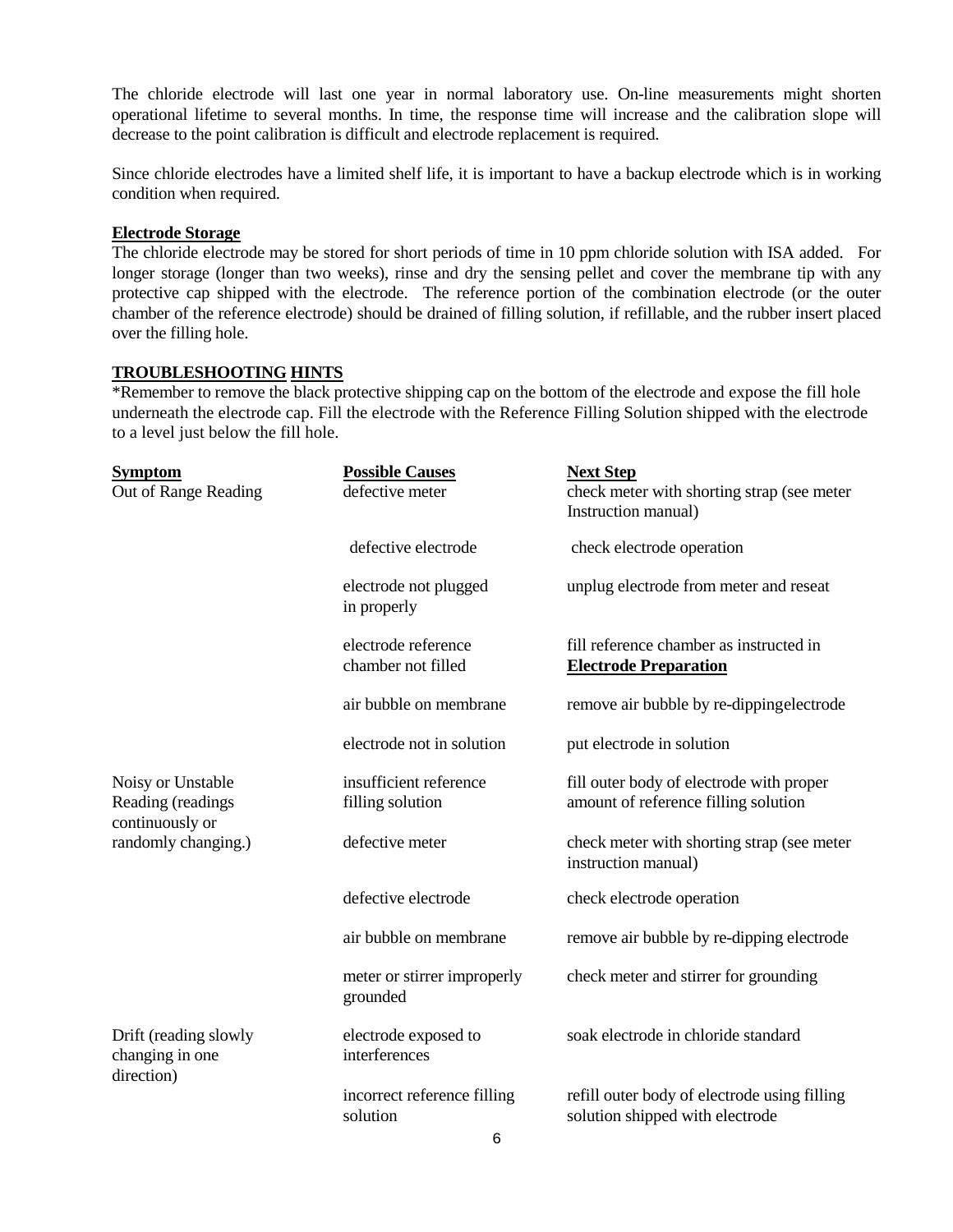|                                                         | total sample level of<br>dissolved species<br>above 1M | dilute sample                                                                 |
|---------------------------------------------------------|--------------------------------------------------------|-------------------------------------------------------------------------------|
|                                                         | membrane failure(wet,<br>perforation, discoloration)   | replace electrode                                                             |
|                                                         | samples and standards at<br>different temperatures     | allow samples and standards to come to<br>same temperature before measurement |
| Low Slope or No Slope                                   | standards contaminated or<br>incorrectly made          | prepare fresh standards                                                       |
|                                                         | ISA not used                                           | use recommended ISA                                                           |
|                                                         | standard used as ISA                                   | use ISA                                                                       |
|                                                         | membrane failure(wet,<br>perforation, discoloration)   | replace electrode                                                             |
| "Incorrect Answer"<br>but calibration<br>curve is good) | incorrect standards                                    | prepare fresh standards                                                       |
|                                                         | wrong units used                                       | apply correct conversion factor:<br>$10^{-3}M = 35$ ppm as Cl <sup>-1</sup>   |
|                                                         | ISA added to standards<br>and not samples              | add same proportions of ISA to<br>standards and samples                       |
|                                                         | sample carryover                                       | rinse electrodes thoroughly between samples                                   |

# **SPECIFICATIONS**

| <b>Concentration Range:</b> | saturated solutions to 1.8 ppm                                  |
|-----------------------------|-----------------------------------------------------------------|
| pH Range:                   | 2 to 12                                                         |
| Slope:                      | 56 $\pm$ 3 mV between 10 ppm and 100 ppm at 25 $\rm{^{\circ}C}$ |
| <b>Temperature Range:</b>   | $0^\circ$ to $80^\circ$ C                                       |
| Interferences:              | $S^2$ , Br <sup>-1</sup> , $\Gamma^1$ , CN <sup>-1</sup>        |
| Reproducibility:            | $+2\%$                                                          |
| Size:                       | 110 mm length                                                   |
|                             | 12 mm diameter                                                  |
|                             | 1 m cable length                                                |
| Storage:                    | store electrode in chloride standard with ISA added             |

# **ELECTRODE THEORY**

# **Electrode Operation**

The Chloride Ion Electrodes are composed of a glass or an epoxy body and a silver chloride/silver sulfide membrane. When the membrane is in contact with a solution containing chloride ions, an electrode potential develops across the membrane. This electrode potential is measured against a constant reference potential, using a pH/mV meter or an ion meter. The level of chloride ions, corresponding to the measured potential, is described by the Nernst equation: